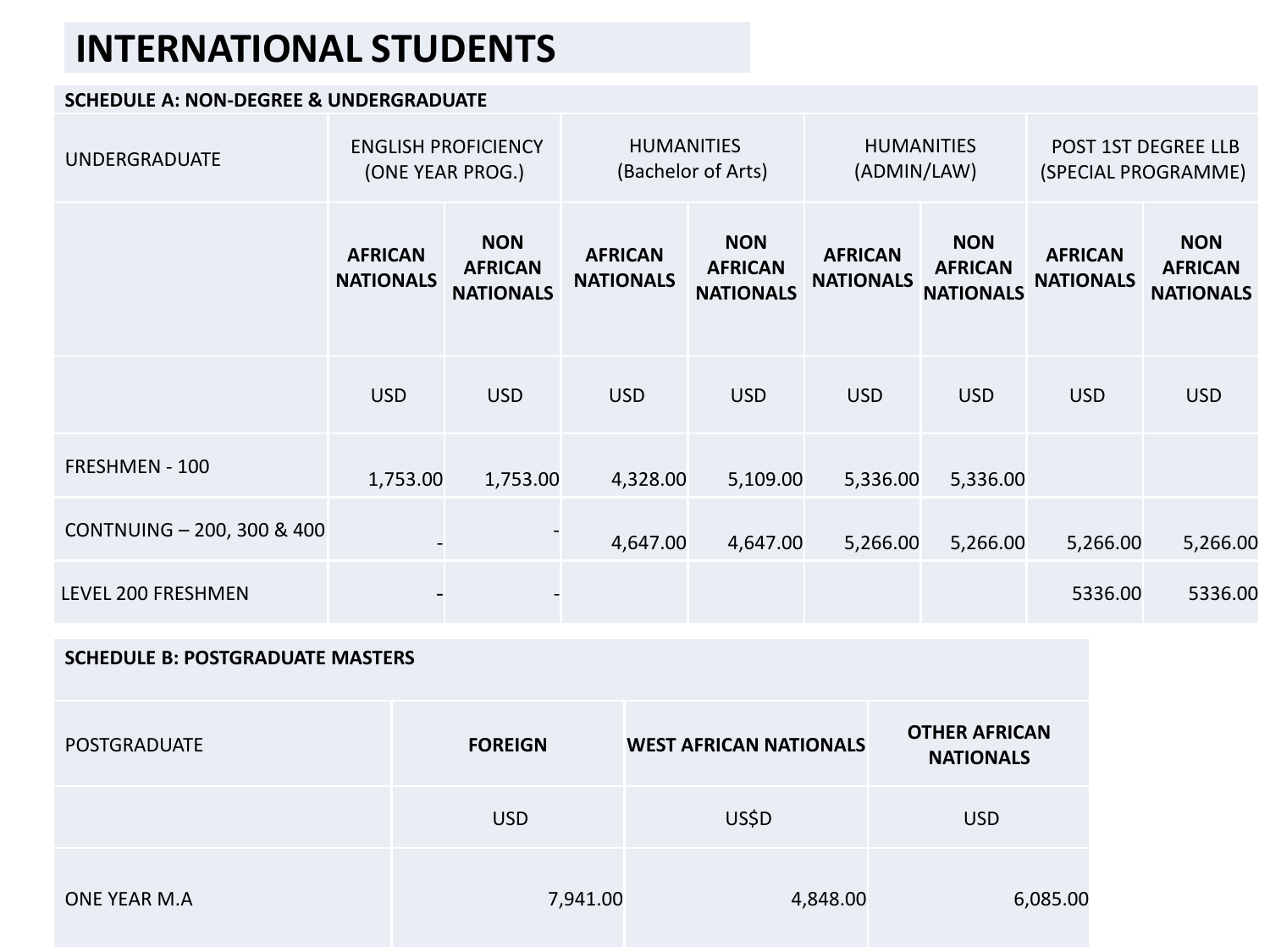## **SCHEDULE C: POSTGRADUATE MPHIL & TWO-YEAR MASTER PROG.**

| <b>POSTGRADUATE</b>          | <b>FOREIGN</b> | <b>WEST AFRICAN</b><br><b>NATIONALS</b> | <b>OTHER AFRICAN</b><br><b>NATIONALS</b> |  |
|------------------------------|----------------|-----------------------------------------|------------------------------------------|--|
| MPHIL & TWO-YEAR MA PROG.    | <b>USD</b>     | <b>USD</b>                              | <b>USD</b>                               |  |
| <b>FRESHMEN - HUMANITIES</b> | 7,894.00       | 4,798.00                                | 6,035.00                                 |  |
| - ADMINISTRATION             | 9,128.00       | 5,417.00                                | 6,901.00                                 |  |
| <b>YEAR TWO</b>              | 4,609.00       | 4,609.00                                | 4,609.00                                 |  |

| SCHEDULE D: SPECIAL POSTGRADUATE PROG. |                                               |            |               |                                      |
|----------------------------------------|-----------------------------------------------|------------|---------------|--------------------------------------|
| SPECIAL POSTGRADUTE<br>PROG.           | <b>MASTER OF</b><br><b>BUSINESS</b><br>ADMIN. | <b>LLM</b> | <b>LECIAD</b> | <b>ECONOMIC POLICY</b><br>MANAGEMENT |
|                                        | <b>USD</b>                                    | <b>USD</b> | <b>USD</b>    | <b>USD</b>                           |
| <b>FRESHMEN</b>                        | 9,128.00                                      | 9,128.00   | 9,178.00      | 5,000.00                             |
| <b>CONTNUING</b>                       | 8,658.00                                      | 8,658.00   |               |                                      |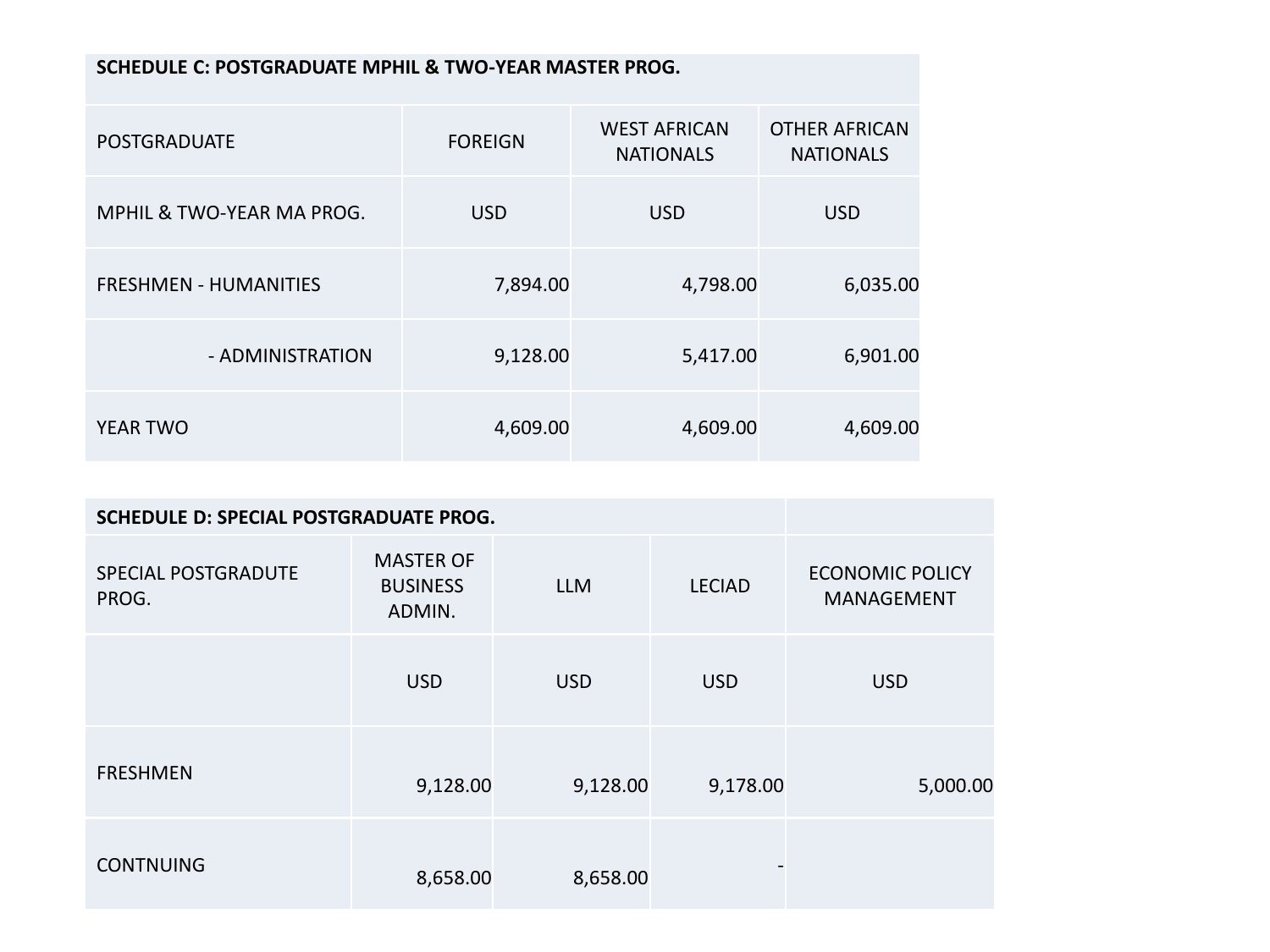| <b>SCHEDULE E: PHD</b> |            |
|------------------------|------------|
| PHD - FULL TIME        | PHD        |
|                        | <b>USD</b> |
| <b>YEAR ONE</b>        | 6,892.00   |
| YEAR TWO               | 6,935.00   |
| <b>YEAR THREE</b>      | 6,935.00   |
| <b>YEAR FOUR</b>       | 6,935.00   |